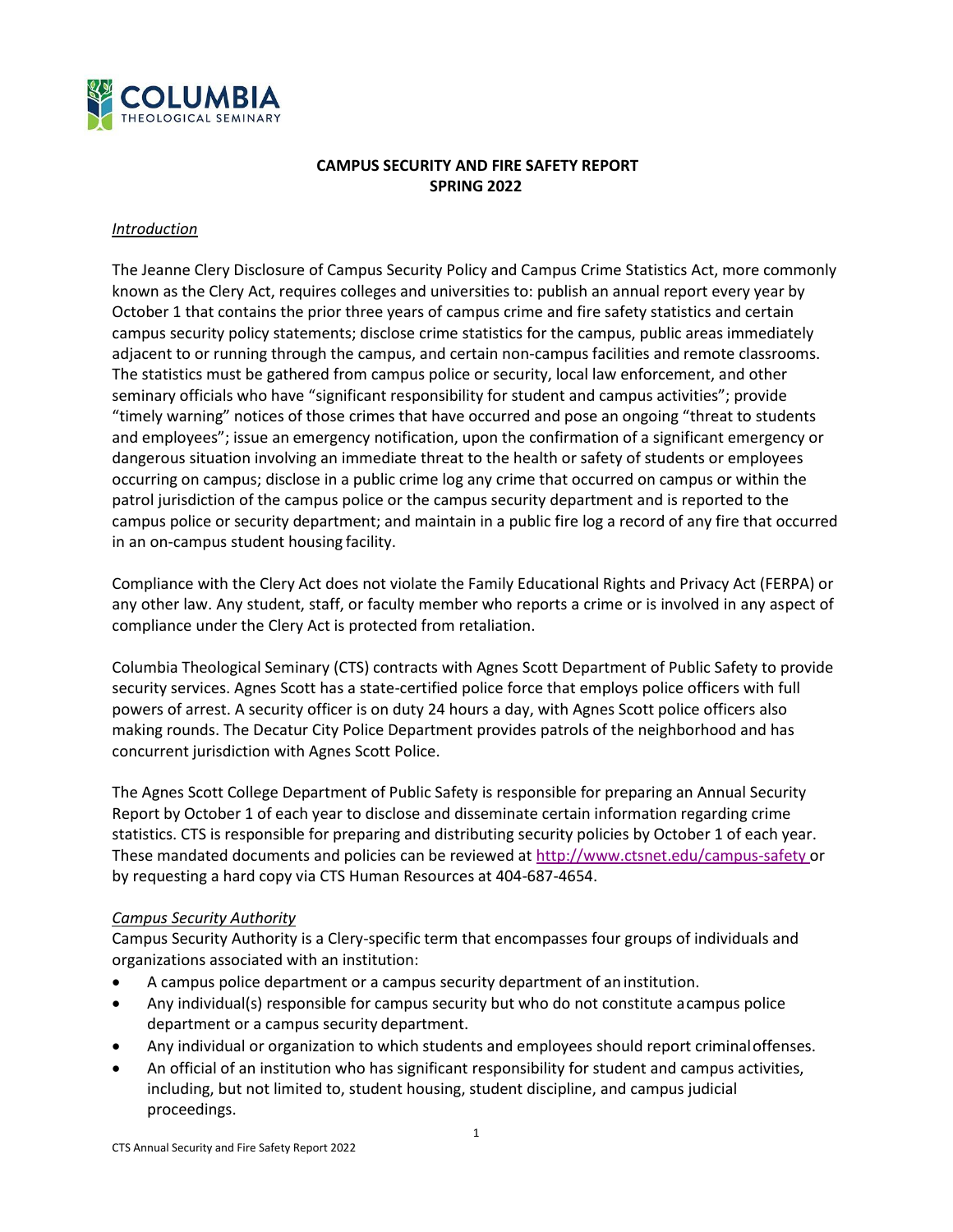An official is defined as any person who has the authority and the duty to take action or respond to particular issues on behalf of the institution.

CTS Campus Security Authorities include:

- Agnes Scott Director of Public Safety
- Vice President for Enrollment & Student Affairs ordesignee
- Vice President for Business and Finance

Campus security authorities will inform the CTS community of crime prevention and security procedures. They will encourage members to be responsible for their own security and others by publishing information in CTS publications and website, including the Student Handbook and *COLUMBIA CURRENT*, and periodically providing such information in group settings (such as during orientation, forums, etc.).

Questions concerning campus security or suggestions for improving security should be directed to the Vice President for Business and Finance.

The Agnes Scott Department of Public Safety will send Campus Security Authorities annual requests for information on crimes reported for inclusion in yearly campus safety statistical reporting. Campus Security Authorities who reported an incident to Public Safety when it occurred have met their reporting requirements for that incident.

### *Campus Security Responsibilities and Procedures*

#### Secured campus:

Seminary residence hall exterior doors are locked 24 hours per day. In addition, the Library is locked during non-public hours. While school is in session, the Richards Center is locked from 7 pm to 7 am on weekdays, and the Broyles Leadership Center is locked from 5 pm to 8 am on weekdays. When school is not in session, the Richards Center and the Broyles Leadership Center are locked 24 hours per day. Campbell Hall and Harrington Center are locked from 5 pm to 8 am weekdays and 24 hours on weekends. On holidays, all buildings remain locked. Locked doors should never be propped open.

Doors to residence hall rooms and apartments should be kept locked. Report any defective door to the Business Office. Seminary office doors should always be kept locked when offices are vacant.

Packages and other valuables should never be left in parked cars. Personal items and other valuables should never be left unattended.

### Personal Responsibility:

Members of the CTS faculty, staff, students and visitors are encouraged to be aware of their surroundings and to be responsible for their personal safety. Although CTS tries to ensure the safety of the campus population by making sure grounds are well lit and patrolled, crime does occur. Crime statistics are published so that students, faculty, staff and visitors will be aware of the potential for crime.

### Reporting Crimes:

Students, faculty, staff and visitors are encouraged to promptly and accurately report all crimes and public safety-related incidents to the Agnes Scott Department of Public Safety. The ASC Department of Public Safety has dispatchers and police officers on duty 24 hours. Crimes or other emergencies can be reported by calling:

| Non-emergencies | 404-471-6355 | Emergencies | 404-471-6900 |
|-----------------|--------------|-------------|--------------|
|                 |              |             |              |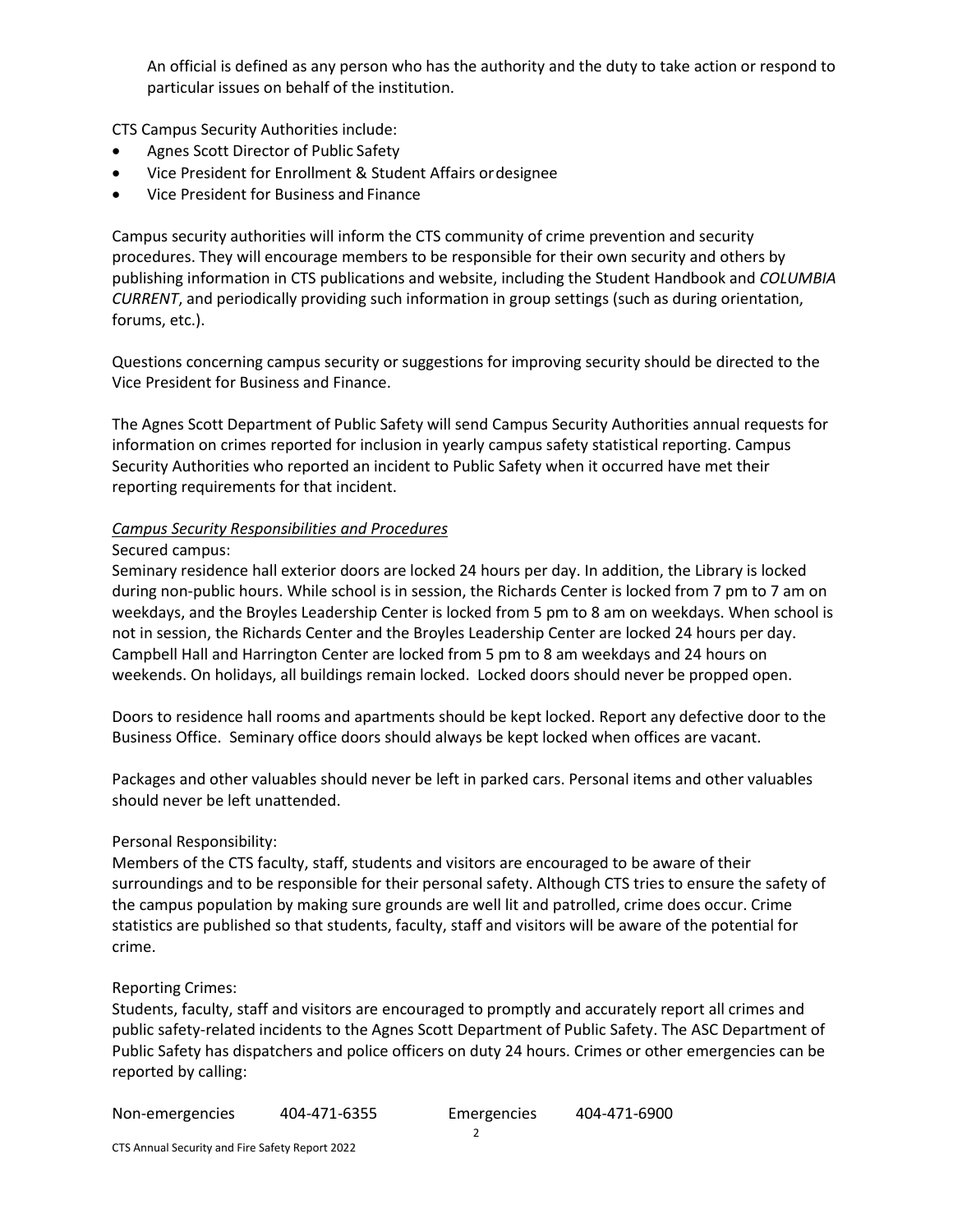If a crime victim or witness does not wish to file a police report, Agnes Scott Police encourages voluntary, anonymous and confidential reports of crimes listed under the Clery Act. Every attempt to substantiate facts will be made. Voluntary and confidential reports of crime can be made in writing to: Agnes Scott College Department of Public Safety, 141 E College Avenue, Decatur, GA 30030.

Agnes Scott Police will take the required action, which may include either dispatching an officer or asking the victim to come to the Agnes Scott Department of Public Safety to file an incident report. They will investigate a report when it determined appropriate or contact the appropriate agency to respond to calls for off campus reports.

If a sexual assault or rape should occur, Agnes Scott Police will offer the victim a variety of services to include, but not limited to: counseling services, sexual assault crisis services, and assistance from CTS Student Life.

CTS will develop educational programs to promote the awareness of rape, acquaintance rape and other forcible and non-forcible sex offenses and will include procedures on reporting such crimes to authorities.

# Timely Warnings:

If there is an immediate and ongoing threat to the health or safety of students or employees occurring on campus, CTS will issue timely warnings through the emergency notification systems (Omnilert). Situations for which Omnilert will be used may include but are not limited to:

- o Facility emergencies, including fire or explosions
- o Campus evacuations
- o Severe weather conditions, including tornados orflooding
- o Violent criminal behavior, including murder, robbing, or active shooter
- $\circ$  Campus incidents that may have an immediate threat to the health/safety of students or employees, including chemical/hazardous material spills or accidents, violent behavior, or bomb threats.

This system enables CTS Administration and Agnes Scott Police to send instant alerts directly to registered subscribers' campus email, personal email, home, office or cell phones. Omnilert has been set up with using student and employee CTS email as the initial primary means of contact. CTS Administration and Agnes Scott police urge the entire campus community to update their profile with additional phone numbers and email addresses. Although Omnilert is an excellent system that can notify the entire campus within minutes, it only works if you take a minute to update your contact information in the system.

How to update your emergency notification system:

- 1. Log in: <https://ctsnet.omnilert.net/subscriber.php>
- 2. Username: last name first initial, all lowercase (example: smithj)
- 3. The default password is "password"
- 4. Login and update your profile

The following are conditions that will prevent emergency notification messages from being received.

- If you are not a registered student or an active employee at the time ofnotification
- If the information provided in Omnilert is not up-to-date
- Issues with your cellular device service provider
- Spam filter may block an email from being delivered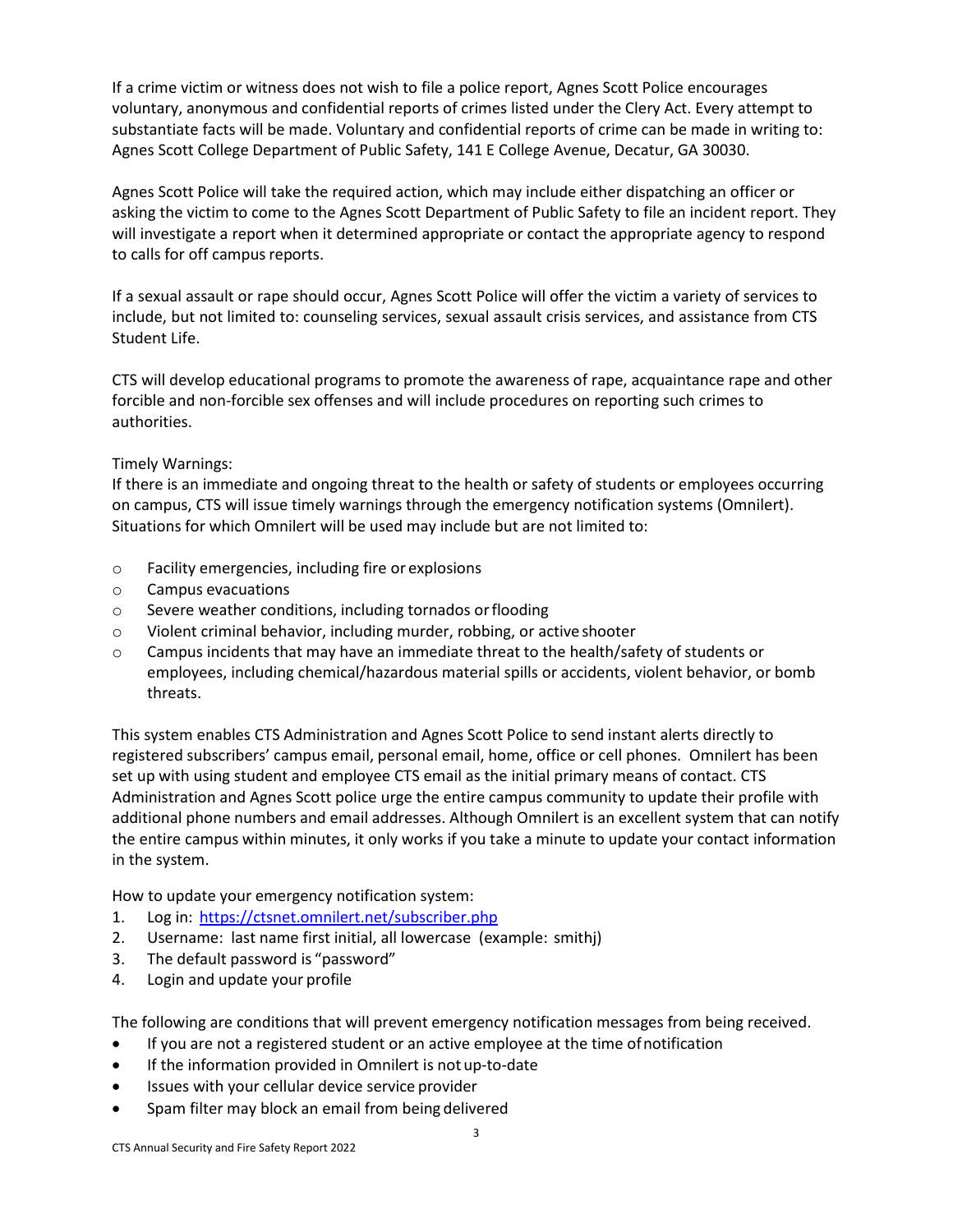Not every emergency can be anticipated, however, CTS has developed some emergency messages that can be modified easily for use in several situations.

Omnilert will be tested twice each academic year.

- Test # 1 No earlier than the end of the Fall drop/add period and no later than the 2<sup>nd</sup> week of October.
- Test # 2 No earlier than the end of the Spring drop/add period and no later than the 2<sup>nd</sup> week of March.

One institutional administrator will initiate the test on a rotating basis. This allows the administrators who will initiate an actual emergency notification on the system to refamiliarize themselves with the policy and procedure. Assigned administrators are:

- Vice President for Academic Affairs/Dean of Faculty
- Vice President for Business and Finance
- Vice President for Enrollment & Student Affairs or designee
- Agnes Scott Chief of Public Safety

The Vice President for Business and Finance will determine the rotation and inform the administrator. The tests can be done at various times during the day but the preferred time may be in the 10:00 to 11:00 AM time slot so as not to interfere with academic classes. Once the test alert is initiated, the Director of Human Resources and the Student Affairs administration will notify the community that a test was made and the need to update individual records on the Omnilert system to assure proper receipt of alerts.

### Crime Alerts/Timely Warnings:

Campus crime alerts are issued whenever a serious crime or series of crimes, on campus or in the surrounding communities, pose a continuing risk to students and employees. Crime alerts are issued for specific crime classifications such as murder, sex offense, robbery, aggravated assault/battery, burglary, motor vehicle theft, manslaughter, arson, and any hate crimes involving bodily injury in which the victim was intentionally selected due to actual or perceived race, gender, religion, sexual orientation, ethnicity, or disability. Crime alerts may also be posted for other crimes as necessary.

If there is an immediate and ongoing threat to the health or safety of students or employees occurring on campus, the Agnes Scott Director of Public Safety or designee, Vice President for Business and Finance or designee, or Vice President for Enrollment & Student Affairs or designee, will issue timely warnings through the emergency notification system.

The decision to issue a timely warning/crime alert will be considered case-by-case, depending on the risk and when and where the incident occurred. Within the guiding principle of alerting the community to a threat that may affect it and whose timely dissemination will aid in the prevention of a similar crime, the following factors may be considered:

- 1. Whether the crime represents an ongoing or continuing risk to current victims or has the potential to create new victims;
- 2. Whether the crime occurred on campus or is contiguous to campus;
- 3. The credibility of reports received by Agnes Scott Police or other law enforcement agencies; or
- 4. The nature of the crime(s) involved.

Crime alerts for the above-listed crimes will not be sent if: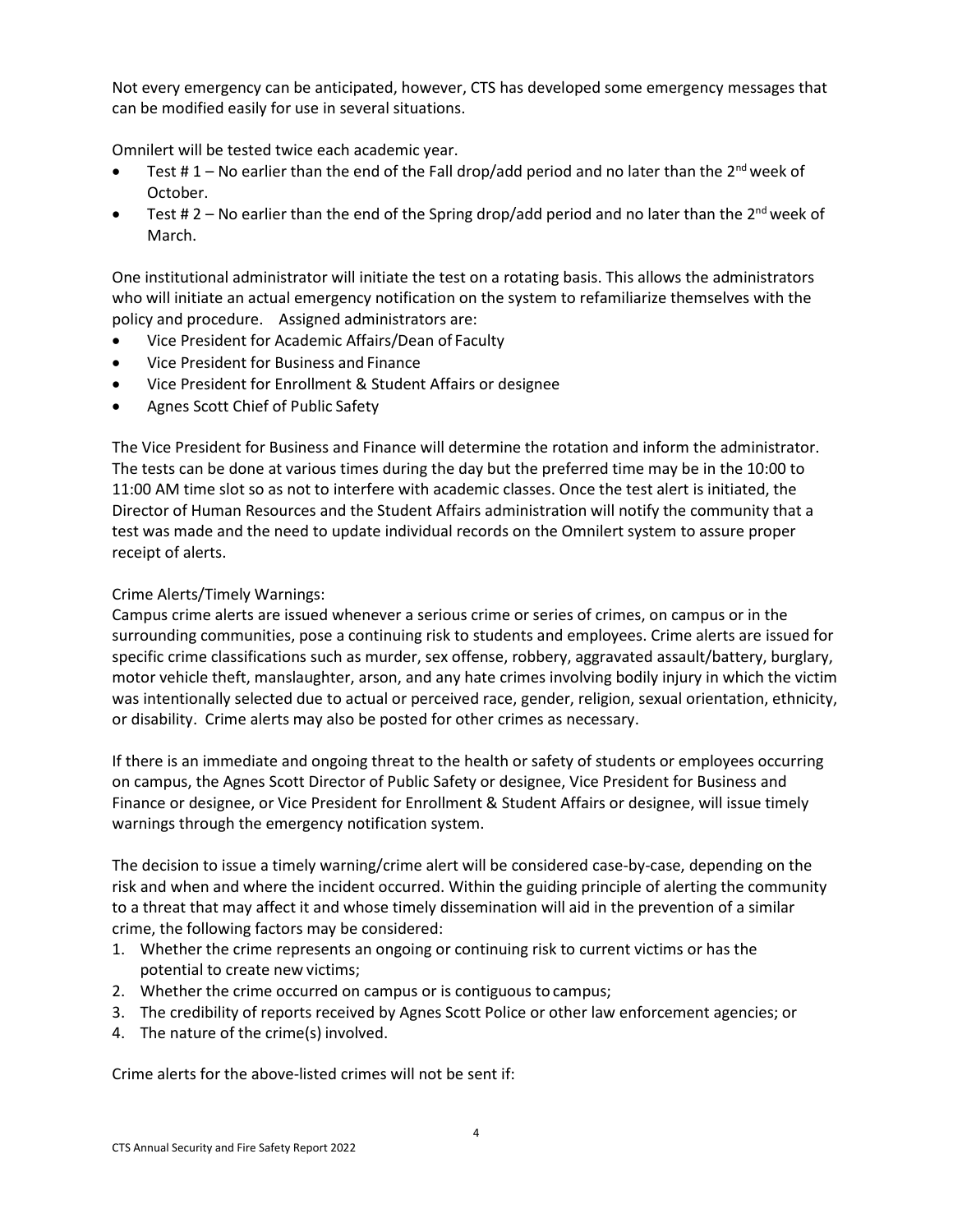- a. The suspect(s) are apprehended and the apprehension has mitigated the risk to students and employees.
- b. A report is not filed with Agnes Scott Police or another police agency or campus official in a manner that would allow the posting of a timely warning. As a general guideline, a report filed with the Agnes Scott Police or provided by an outside police agency several days after the alleged incident may not provide the opportunity for a timely warning to the community. This type of situation will be evaluated on a case-by-case basis.
- c. The posting of a timely warning would jeopardize law enforcementefforts.

## Daily Crime Logs:

The Agnes Scott Police maintains a Daily Crime Log that records all crimes and other serious incidents that occur within the department's patrol jurisdiction by the date the incident was reported. This log is available for public inspection at the Agnes Scott Department of Public Safety office in dispatch. It includes the nature, date, time, and general location of each crime reported to the police.

### *Campus Security Report*

In response to the rising concerns about crime on college campuses, the U.S. Congress passed the Clery Act. Per the Act, all colleges receiving federal aid are required to publish an annual report to students, faculty, and employees by October 1 of each year. The Agnes Scott Department of Public Safety provides all the required statistical information to CTS; CTS provides all the required policies and procedures and statistical data to the CTS community through various sources. CTS publishes an Annual Security Report in the spring semester to students and employees.

Included in the Annual Security Report are the following crime categories, as required by the Clery Act, which occurred on CTS property. Specific location and crime definitions are as follows:

### Locations:

**On Campus**: any building or property owned or controlled by an institution of higher education within the same reasonably contiguous geographic area of the institution and used by the institution in direct support of, or in a manner related to, the institution's educational purposes, including residence halls **(***NOTE: because this definition includes residence halls, any crime occurring in a residence hall will be counted both under the Residential Facilities and the On Campus columns. Therefore, the total in the Total column does not count those incidents in the Residential Facilities column, because they are also reported under On Campus.***)**; and property within the same reasonably contiguous geographic area of the institution that is owned by the institution but controlled by another person, is used by students, and supports institutional purposes.

**Residential Facilities**: residential facilities for students on campus.

**Non-Campus Buildings and Property**: any building or property owned or controlled by a student organization recognized by the institution; and any building or property (other than a branch campus) owned or controlled by an institution of higher education that is used in direct support of, or in relation to, the institution's educational purposes, is used by support of, or in a manner related to, the institution's educational purposes.

### Crimes:

### **Criminal Homicide:**

- Manslaughter by Negligence: The killing of another person through grossnegligence.
- Murder and Non-Negligent Manslaughter: The willful (non-negligent) killing of one human being by another.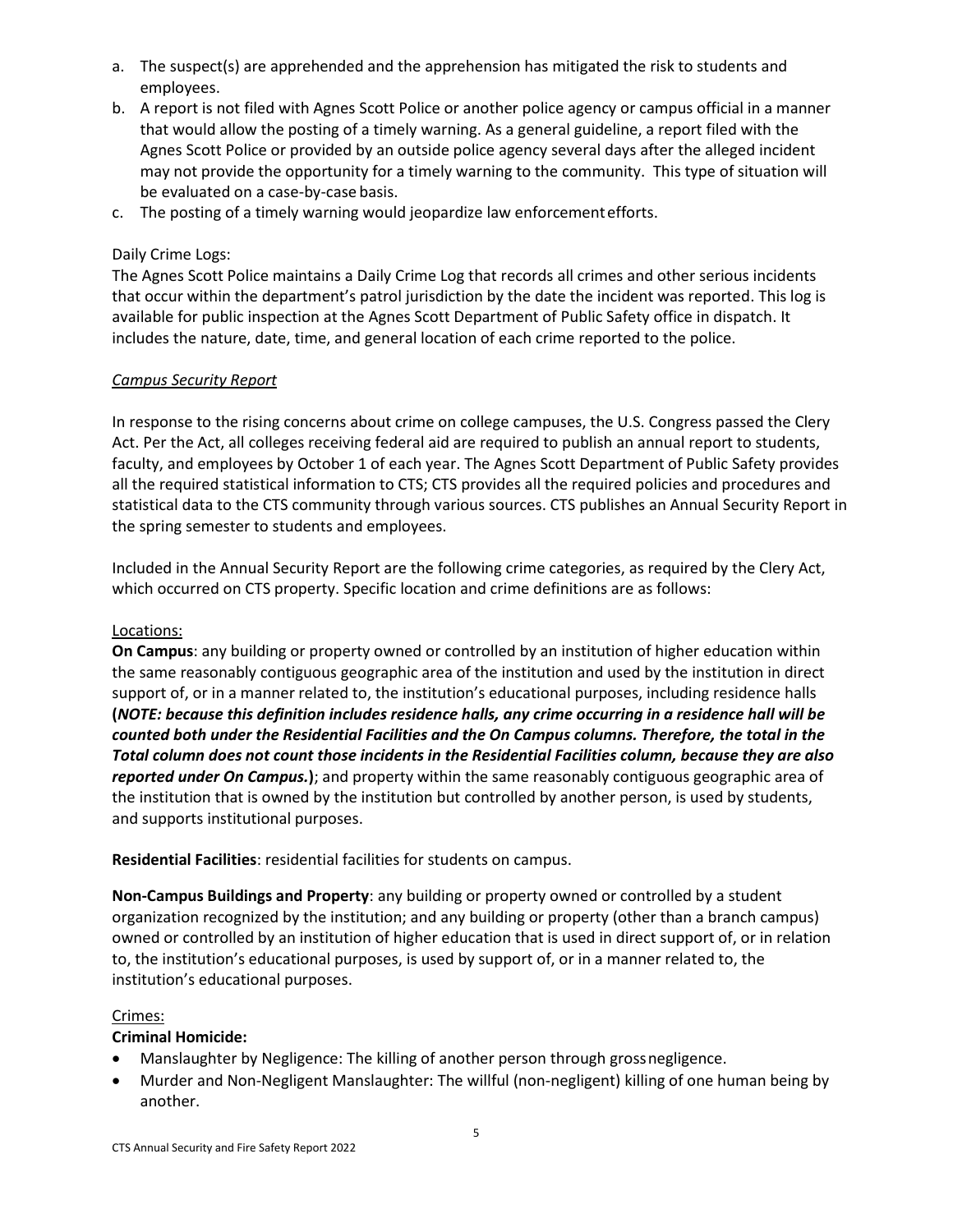**Forcible Sex Offenses**: Any sexual act directed against another person, forcibly and/or against that person's will; or not forcibly or against the person's will where the victim is incapable of giving consent.

- Forcible rape
- Forcible sodomy
- Sexual assault with an object
- Forcible fondling

**Non-forcible Sex Offenses**: Unlawful, non-forcible sexual intercourse.

- Incest
- Statutory rape

**Aggravated Assault:** An unlawful attack by one person upon another to inflict severe or aggravated bodily injury. This type of assault usually is accompanied by the use of a weapon or by means likely to produce death or great bodily harm. It is not necessary that injury result from an aggravated assault when a gun, knife, or other weapon is used which could and probably would result in serious personal injury if the crime were successfully completed.

**Robbery**: The taking or attempting to take anything of value from the care, custody, or control of a person or persons by force or threat of force or violence and/or by putting the victim in fear.

**Burglary**: The unlawful entry of a structure to commit a felony or a theft. For reporting purposes this definition includes: unlawful entry with intent to commit a larceny or felony; breaking and entering with intent to commit a larceny; housebreaking; safecracking; and all attempts to commit any of the aforementioned.

**Motor Vehicle Theft**: The theft or attempted theft of a motor vehicle. (Classify as motor vehicle theft all cases where automobiles are taken by persons not having lawful access even though the vehicles are later abandoned including joyriding.)

**Arson**: Any willful or malicious burning or attempt to burn, with or without intent to defraud, a dwelling house, public building, motor vehicle or aircraft, personal property of another, etc.

**Dating Violence:** Violence committed by a person:

- who is or has been in a social relationship of a romantic or intimate nature with the victim, and
- where the existence of such relationship shall be determined based on a consideration of the following factors:
	- the length of the relationship
	- the type of relationship; and
	- the frequency of the interaction between the person involved in the relationship.

**Stalking**: Engaging in a course of conduct directed at a specific person that would cause a reasonable person to:

- Fear for his or her safety or the safety of others; or
- Suffer substantial emotional distress

**Domestic Violence**: means a felony or misdemeanor crime of violence committed by:

- a current or former spouse or intimate partner of the victim,
- a person with whom the victim shares a child in common,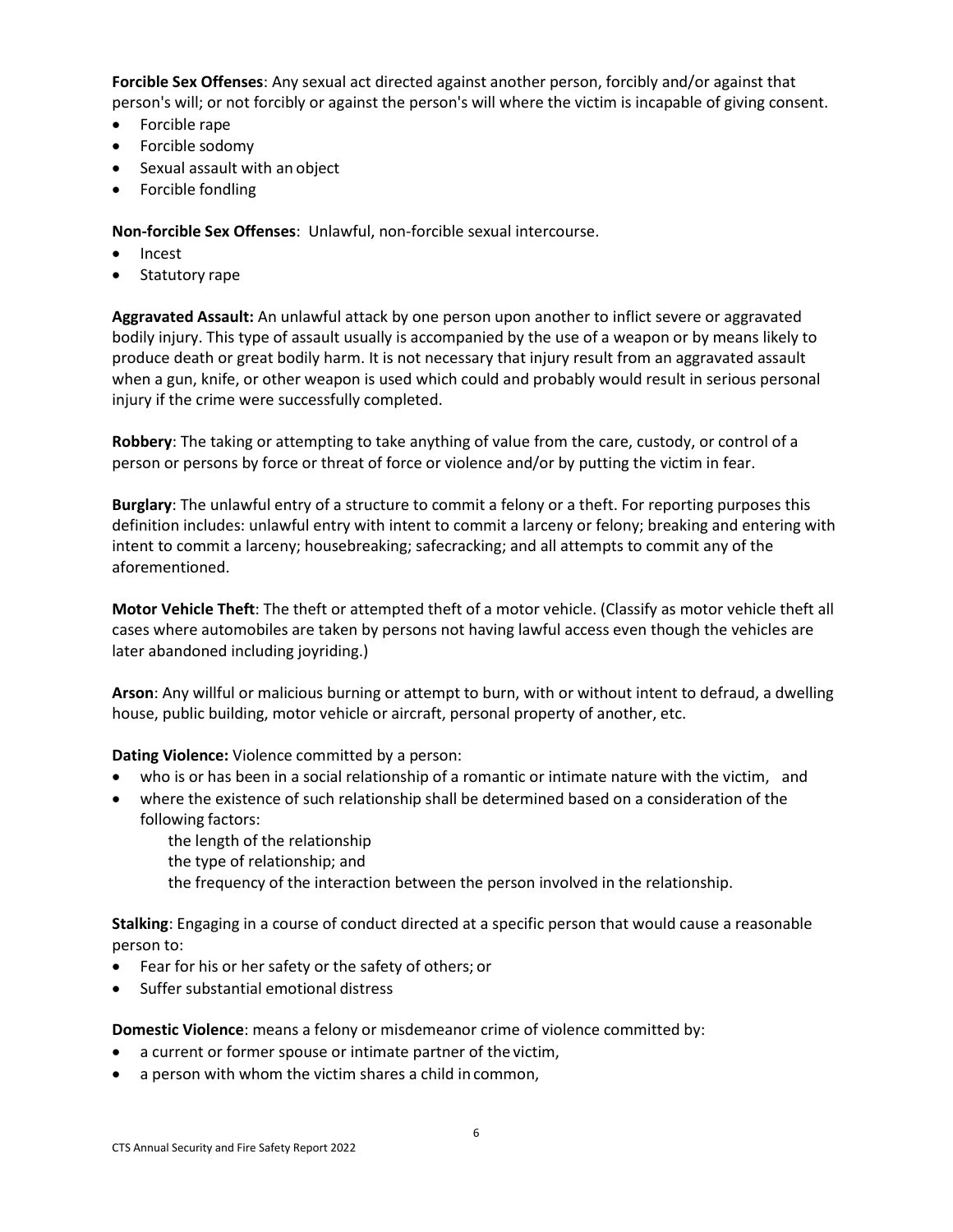- a person who is cohabitating with or has a cohabited with the victim as a spouse or intimate partner,
- a person similarly situated to a spouse of the victim under the domestic or family violence laws of the jurisdiction receiving grant monies [under VAWA], or
- any other person against an adult or youth victim who is protected from that person's acts under the domestic or family violence laws of the jurisdiction.

**Weapons Law Violations**: The violation of laws or ordinances dealing with weapon offenses, regulatory in nature, such as: manufacture, sale, or possession of deadly weapons; carrying deadly weapons, concealed or openly; furnishing deadly weapons to minors; aliens possessing deadly weapons; and all attempts to commit any of the aforementioned.

**Drug Abuse Violations**: Violations of State and local laws relating to the unlawful possession, sale, use, growing, manufacturing, and making of narcotic drugs. The relevant substances include: opium or cocaine and their derivatives (morphine, heroin, codeine); marijuana; synthetic narcotics (Demerol, methadone); and dangerous non-narcotic drugs (barbiturates, Benzedrine).

**Liquor Law Violations**: The violation of laws or ordinances prohibiting: the manufacture, sale, transporting, furnishing, possessing of intoxicating liquor; maintaining unlawful drinking places; bootlegging; operating a still; furnishing liquor to a minor or intemperate person; using a vehicle for illegal transportation of liquor; drinking on a train or public conveyance; and all attempts to commit any of the aforementioned. *(Drunkenness and driving under the influence are not included in this definition.)*

**Hate Crimes:** Hate crimes are words or actions that are prejudice nature used to intimidate or subject a person(s) to tyranny, which occurs as the result of the victim being of a particular group. Groups that are affected by bias-motivated crimes include: ethnic, religion, gender, disability, race and sexual orientation. Hate crimes can include but are not limited to physical attacks, rapes, bombing, murders, and terrorist threats. Hate crimes include all reported crimes in the general disclosure as well as any other crime involving bodily injury and reported to local police or campus security authorities.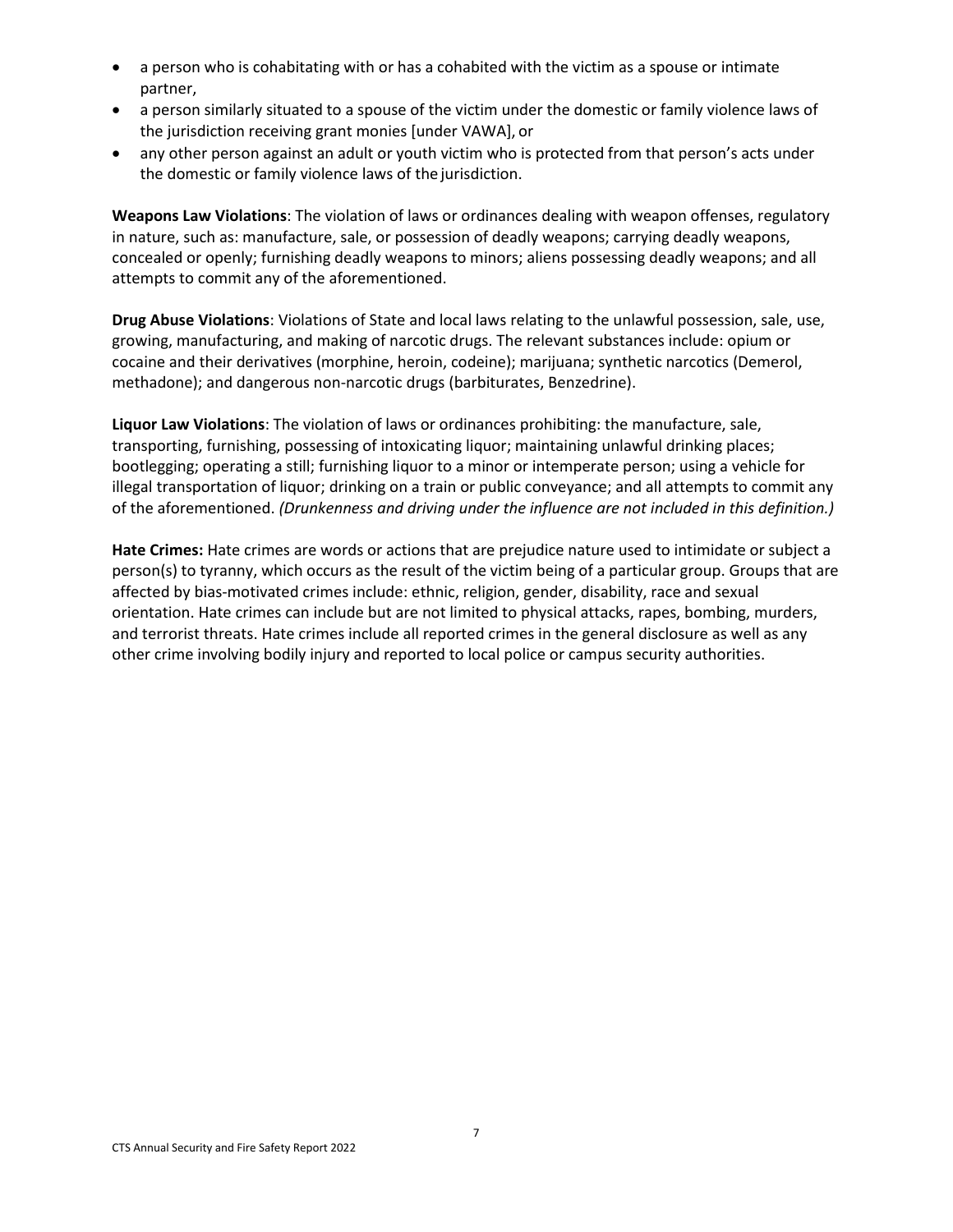# **CRIMES REPORTED TO CAMPUS AND LOCAL POLICE CALENDAR YEARS 2019-2021**

| <b>Offense Type</b>   | Year | <b>On Campus</b>    | <b>Student</b><br><b>Residential</b>                                                            | <b>Non Campus</b><br><b>Bldg/Property</b> | <b>Public Property</b> |
|-----------------------|------|---------------------|-------------------------------------------------------------------------------------------------|-------------------------------------------|------------------------|
|                       |      |                     | <b>Facility</b>                                                                                 |                                           |                        |
| Murder &              | 2021 | $\mathbf 0$         | 0                                                                                               | 0                                         | 0                      |
| Non Neglect           | 2020 | 0                   | $\mathbf 0$                                                                                     | 0                                         | $\Omega$               |
| Manslaughter          | 2019 | $\mathbf 0$         | $\mathbf 0$                                                                                     | 0                                         | 0                      |
| Negligent             | 2021 | 0                   | 0                                                                                               | 0                                         | 0                      |
| Manslaughter          | 2020 | 0                   | $\pmb{0}$                                                                                       | 0                                         | 0                      |
|                       | 2019 | 0                   | 0                                                                                               | 0                                         | 0                      |
| <b>Sex Offenses</b>   |      |                     | Any sexual act directed against another person, forcibly and/or against a person's will; or not |                                           |                        |
| (Forcible)            |      |                     | forcibly or against a person will where the victim is incapable of giving consent.              |                                           |                        |
| Forcible Rape         | 2021 | $\mathbf 0$         | 0                                                                                               | 0                                         | 0                      |
|                       | 2020 | $\mathbf 0$         | $\pmb{0}$                                                                                       | 0                                         | 0                      |
|                       | 2019 | 0                   | $\pmb{0}$                                                                                       | 0                                         | 0                      |
| Forcible              | 2021 | $\pmb{0}$           | $\mathbf 0$                                                                                     | 0                                         | 0                      |
| Sodomy                | 2020 | $\pmb{0}$           | $\pmb{0}$                                                                                       | 0                                         | 0                      |
|                       | 2019 | 0                   | $\mathbf 0$                                                                                     | 0                                         | 0                      |
| Sexual Assault        | 2021 | $\pmb{0}$           | $\pmb{0}$                                                                                       | $\pmb{0}$                                 | 0                      |
| With an Object        | 2020 | 0                   | $\pmb{0}$                                                                                       | 0                                         | 0                      |
|                       | 2019 | 0                   | $\mathbf 0$                                                                                     | 0                                         | 0                      |
| Forcible              | 2021 | $\mathbf 0$         | $\pmb{0}$                                                                                       | 0                                         | 0                      |
| Fondling              | 2020 | 0                   | $\pmb{0}$                                                                                       | 0                                         | 0                      |
|                       | 2019 | 0                   | $\mathbf 0$                                                                                     | 0                                         | 0                      |
| <b>Sex Offences</b>   | 2020 |                     |                                                                                                 |                                           |                        |
| (Non-forcible)        |      |                     |                                                                                                 |                                           |                        |
| Incest                | 2021 | $\pmb{0}$           | 0                                                                                               | 0                                         | 0                      |
|                       | 2020 | $\pmb{0}$           | $\pmb{0}$                                                                                       | 0                                         | 0                      |
|                       | 2019 | $\pmb{0}$           | $\pmb{0}$                                                                                       | 0                                         | 0                      |
| <b>Statutory Rape</b> | 2021 | $\pmb{0}$           | $\pmb{0}$                                                                                       | 0                                         | 0                      |
|                       | 2020 | $\pmb{0}$           | $\pmb{0}$                                                                                       | $\pmb{0}$                                 | 0                      |
|                       | 2019 | 0                   | $\Omega$                                                                                        | 0                                         | 0                      |
|                       |      |                     |                                                                                                 |                                           |                        |
| Robbery               | 2021 | 0                   | 0                                                                                               | 0                                         | 0                      |
|                       | 2020 | 0                   | $\pmb{0}$                                                                                       | 0                                         | 0                      |
|                       | 2019 | $\mathbf 0$         | 0                                                                                               | 0                                         | $\mathsf 0$            |
| Aggravated            | 2021 | $\mathsf 0$         | $\pmb{0}$                                                                                       | 0                                         | 0                      |
| Assault               | 2020 | $\mathbf 0$         | $\mathsf 0$                                                                                     | 0                                         | 0                      |
|                       | 2019 | $\mathsf{O}\xspace$ | $\mathsf{O}\xspace$                                                                             | 0                                         | 0                      |
| <b>Burglary</b>       | 2021 | $\mathbf 1$         | $\mathbf 1$                                                                                     | 0                                         | 0                      |
|                       | 2020 | 0                   | $\pmb{0}$                                                                                       | 0                                         | 0                      |
|                       | 2019 | 0                   | $\pmb{0}$                                                                                       | 0                                         | 0                      |
| Motor Vehicle         | 2021 | 0                   | $\pmb{0}$                                                                                       | 0                                         | 0                      |
| Theft                 | 2020 | 0                   | $\pmb{0}$                                                                                       | 0                                         | 0                      |
|                       | 2019 | $\mathbf 0$         | $\mathbf 0$                                                                                     | 0                                         | $\mathsf 0$            |
| Arson                 | 2021 | $\pmb{0}$           | $\pmb{0}$                                                                                       | 0                                         | 0                      |
|                       | 2020 | 0                   | $\pmb{0}$                                                                                       | 0                                         | 0                      |
|                       | 2019 | 0                   | $\pmb{0}$                                                                                       | 0                                         | 0                      |

CTS Annual Security and Fire Safety Report 2022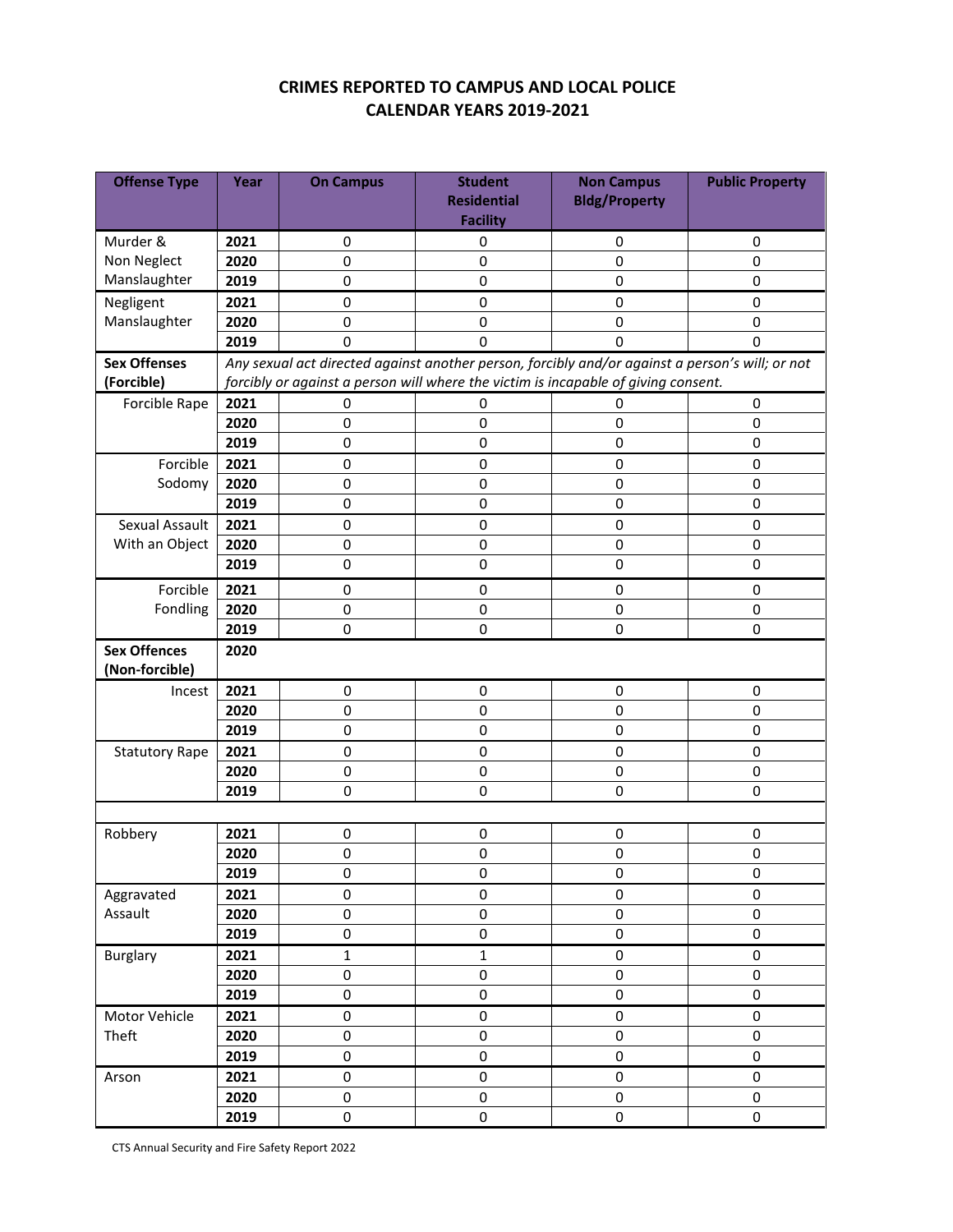| <b>Violence Against Women</b><br><b>Act 2013 (VAWA)</b> |      |             |          |      |   |
|---------------------------------------------------------|------|-------------|----------|------|---|
| Domestic                                                | 2021 | $\Omega$    | 0        | 0    | 0 |
| Violence                                                | 2020 | 0           | 0        | 0    | 0 |
|                                                         | 2019 |             |          |      |   |
| Dating                                                  | 2021 | 0           | 0        | 0    | 0 |
| Violence                                                | 2020 | 0           | 0        | 0    | 0 |
|                                                         | 2019 | 0           | 0        | 0    | 0 |
| Stalking                                                | 2021 | 0           | $\Omega$ | 0    | 0 |
|                                                         | 2020 | 0           | 0        | 0    | 0 |
|                                                         | 2019 | $\Omega$    | $\Omega$ | 0    | 0 |
|                                                         |      | 2021        | 2020     | 2019 |   |
| <b>Unfounded Crimes</b><br>(False report of Crimes)     |      | $\mathbf 0$ | 0        | 0    |   |

#### **HATE CRIMES REPORTED TO CAMPUS AND LOCAL POLICE**

| <b>Hate Crimes</b><br><b>Total</b> | Year | <b>On Campus</b> | <b>Student Residential</b><br>Facility | <b>Non Campus</b><br><b>Bldg/Property</b> | <b>Public Property</b> |
|------------------------------------|------|------------------|----------------------------------------|-------------------------------------------|------------------------|
| Murder/                            | 2021 | $\pmb{0}$        | $\pmb{0}$                              | $\pmb{0}$                                 | $\pmb{0}$              |
| Non-neglect                        | 2020 | $\mathbf 0$      | $\mathbf 0$                            | $\mathbf 0$                               | $\pmb{0}$              |
| Manslaughter                       | 2019 | $\mathbf 0$      | 0                                      | 0                                         | $\mathbf 0$            |
| Negligent                          | 2021 | $\mathbf 0$      | 0                                      | $\mathbf 0$                               | 0                      |
| Manslaughter                       | 2020 | $\mathbf 0$      | 0                                      | $\mathbf 0$                               | $\mathbf 0$            |
|                                    | 2019 | $\mathbf 0$      | $\mathbf 0$                            | $\mathbf 0$                               | $\mathbf 0$            |
| Sex offenses                       | 2021 | $\pmb{0}$        | 0                                      | $\pmb{0}$                                 | $\pmb{0}$              |
| Forcible                           | 2020 | $\mathbf 0$      | $\mathsf 0$                            | $\mathbf 0$                               | $\pmb{0}$              |
|                                    | 2019 | $\mathbf 0$      | 0                                      | $\mathbf 0$                               | $\mathbf 0$            |
| Sexual                             | 2021 | $\pmb{0}$        | 0                                      | $\pmb{0}$                                 | $\pmb{0}$              |
| Non-forcible                       | 2020 | $\mathbf 0$      | 0                                      | $\mathbf 0$                               | $\mathbf 0$            |
|                                    | 2019 | $\mathbf 0$      | $\mathbf 0$                            | $\mathbf 0$                               | $\mathbf 0$            |
| Robbery                            | 2021 | $\pmb{0}$        | 0                                      | $\mathbf 0$                               | $\mathbf 0$            |
|                                    | 2020 | $\pmb{0}$        | $\mathsf 0$                            | $\pmb{0}$                                 | $\pmb{0}$              |
|                                    | 2019 | $\mathbf 0$      | $\mathbf 0$                            | $\mathbf 0$                               | $\mathbf 0$            |
| Aggravated                         | 2021 | 0                | 0                                      | $\pmb{0}$                                 | $\pmb{0}$              |
| Assault                            | 2020 | $\mathbf 0$      | 0                                      | $\mathbf 0$                               | $\mathbf 0$            |
|                                    | 2019 | 0                | 0                                      | 0                                         | $\mathbf 0$            |
| <b>Burglary</b>                    | 2021 | $\pmb{0}$        | $\mathbf 0$                            | $\pmb{0}$                                 | $\pmb{0}$              |
|                                    | 2020 | $\mathbf 0$      | $\pmb{0}$                              | $\pmb{0}$                                 | $\pmb{0}$              |
|                                    | 2019 | $\mathbf 0$      | $\mathbf 0$                            | $\mathbf 0$                               | $\pmb{0}$              |
| Motor Vehicle                      | 2021 | $\mathbf 0$      | 0                                      | $\mathbf 0$                               | $\mathbf 0$            |
| Theft                              | 2020 | $\mathbf 0$      | 0                                      | $\mathbf 0$                               | $\mathbf 0$            |
|                                    | 2019 | $\mathbf 0$      | 0                                      | 0                                         | 0                      |
| Arson                              | 2021 | $\pmb{0}$        | 0                                      | $\pmb{0}$                                 | $\pmb{0}$              |
|                                    | 2020 | $\mathbf 0$      | 0                                      | 0                                         | $\mathbf 0$            |
|                                    | 2019 | $\mathbf 0$      | $\mathbf 0$                            | $\mathbf 0$                               | $\pmb{0}$              |
| Larceny-theft                      | 2021 | $\mathbf 0$      | 0                                      | $\pmb{0}$                                 | $\pmb{0}$              |
|                                    | 2020 | $\pmb{0}$        | $\pmb{0}$                              | $\pmb{0}$                                 | $\pmb{0}$              |
|                                    | 2019 | $\pmb{0}$        | $\mathsf 0$                            | $\pmb{0}$                                 | $\pmb{0}$              |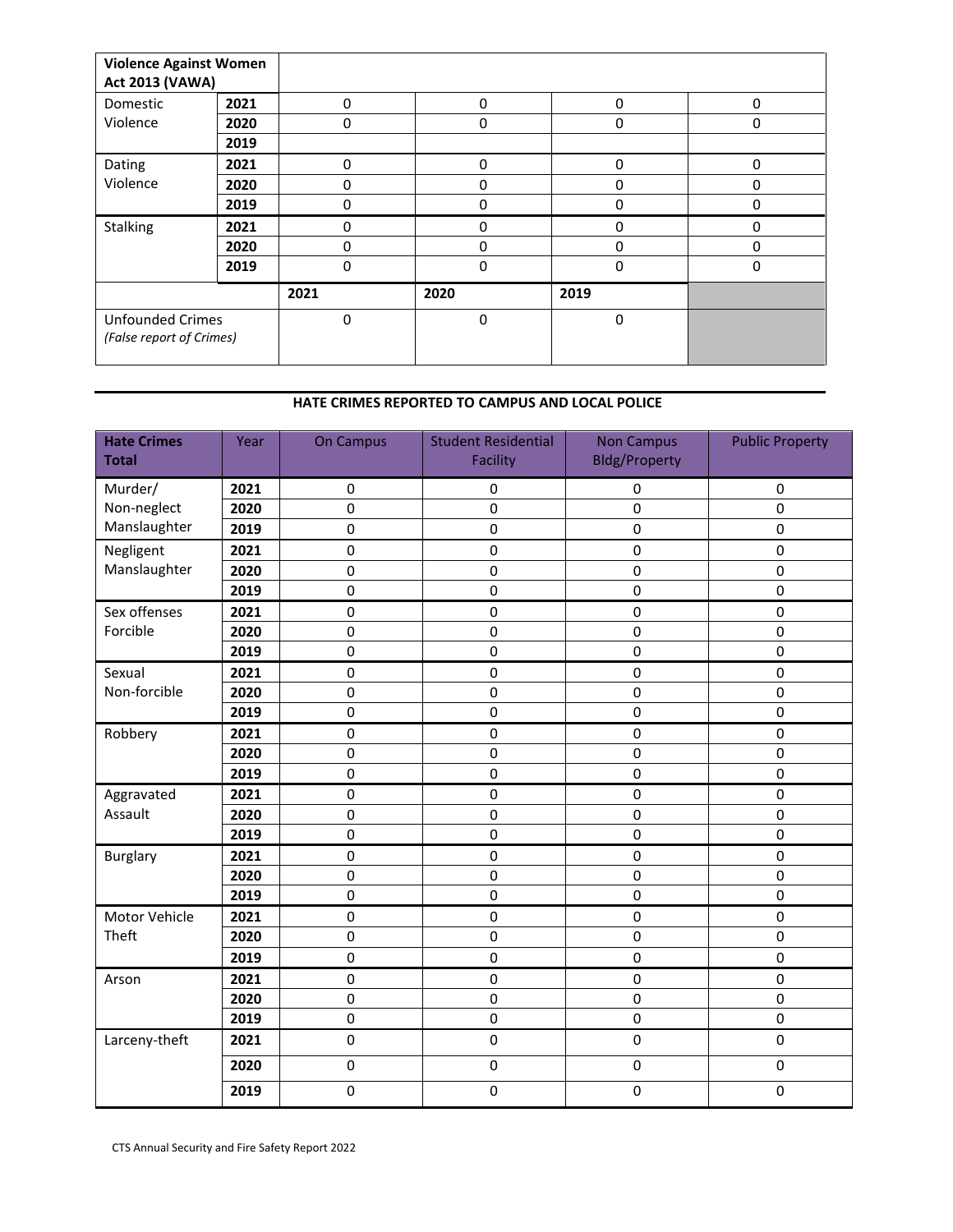| Simple Assault                   | 2021 |   |   |   |              |
|----------------------------------|------|---|---|---|--------------|
|                                  | 2020 | ŋ |   | O | <sup>0</sup> |
|                                  | 2019 |   | n | O | ŋ            |
| Intimidation                     | 2021 |   |   |   |              |
|                                  | 2020 |   |   |   |              |
|                                  | 2019 |   |   |   |              |
| Destruction                      | 2021 |   |   |   |              |
| Damage/vandali<br>sm of property | 2020 |   |   |   |              |
|                                  | 2019 |   |   |   |              |

#### **NUMBER OF ARRESTS FOR SELECTED OFFENSES REPORTED CAMPUS AND LOCAL POLICE**

| <b>Offense Type</b>    | Year | <b>On Campus</b> | Student<br><b>Residential Facility</b> | <b>Non Campus</b><br><b>Bldg/Property</b> | <b>Public Property</b> |
|------------------------|------|------------------|----------------------------------------|-------------------------------------------|------------------------|
| Liquor Law             | 2021 |                  |                                        | n                                         | 0                      |
| Violations             | 2020 |                  |                                        | 0                                         | 0                      |
|                        | 2019 |                  |                                        | 0                                         | ŋ                      |
| <b>Drug Violations</b> | 2021 |                  |                                        |                                           |                        |
|                        | 2020 |                  |                                        |                                           |                        |
|                        | 2019 |                  |                                        |                                           |                        |
| Weapons                | 2021 |                  |                                        |                                           |                        |
| Violations             | 2020 |                  |                                        |                                           |                        |
|                        | 2019 |                  |                                        |                                           |                        |

#### **DISCIPLINARY ACTIONS REPORTED TO CAMPUS AND LOCAL POLICE**

| Offense Type           | Year | <b>On Campus</b> | Student<br><b>Residential Facility</b> | <b>Non Campus</b><br><b>Bldg/Property</b> | <b>Public Property</b> |
|------------------------|------|------------------|----------------------------------------|-------------------------------------------|------------------------|
| Liquor Law             | 2021 |                  |                                        |                                           |                        |
| Violations             | 2020 |                  |                                        |                                           |                        |
|                        | 2019 |                  |                                        |                                           |                        |
| <b>Drug Violations</b> | 2021 |                  |                                        |                                           |                        |
|                        | 2020 |                  |                                        |                                           | ი                      |
|                        | 2019 |                  |                                        |                                           |                        |
| Weapons                | 2021 |                  |                                        |                                           |                        |
| Violations             | 2020 |                  |                                        |                                           |                        |
|                        | 2019 |                  |                                        |                                           |                        |

#### **DISCIPLINARY ACTIONS REPORTED TO NON-POLICE CAMPUS OFFICIALS**

| Offense Type           | Year | <b>On Campus</b> | <b>Student Residential</b><br>Facility | <b>Non Campus</b><br><b>Bldg/Property</b> | <b>Public Property</b> |
|------------------------|------|------------------|----------------------------------------|-------------------------------------------|------------------------|
| Liquor Law             | 2021 |                  |                                        |                                           | 0                      |
| <b>Violations</b>      | 2020 |                  |                                        |                                           | o                      |
|                        | 2019 |                  |                                        |                                           |                        |
| <b>Drug Violations</b> | 2021 |                  |                                        |                                           | 0                      |
|                        | 2020 |                  |                                        |                                           | 0                      |
|                        | 2019 |                  |                                        |                                           | 0                      |
| Weapons                | 2021 | O                |                                        |                                           | 0                      |
| Violations             | 2020 |                  |                                        |                                           | n                      |
|                        | 2019 |                  |                                        |                                           |                        |

CTS Annual Security and Fire Safety Report 2022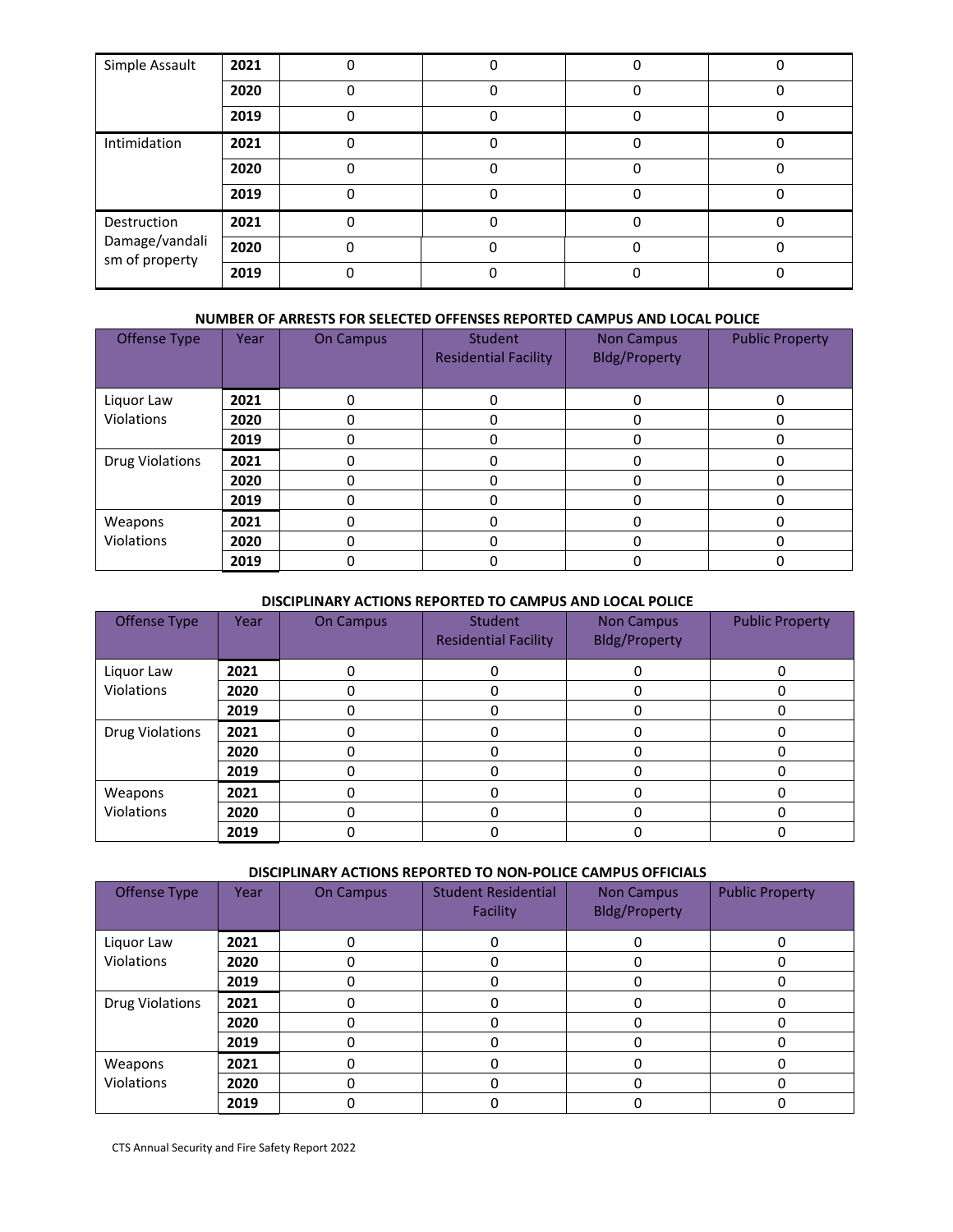# Fire Report Summary

# **Number of Fires, their cause, and associate injuries and property damage**

The following table lists all fires that have occurred in on-campus student housing.

| Calendar | Residential               | Fires       | Injuries    | Deaths      | Property       |
|----------|---------------------------|-------------|-------------|-------------|----------------|
| Year     |                           |             |             |             | Damage in      |
|          |                           |             |             |             | <b>Dollars</b> |
| 2021     | Florida Hall              | 0           | 0           | $\mathbf 0$ | 0              |
|          | <b>Riggs Commons</b>      | $\mathbf 0$ | $\mathbf 0$ | 0           | 0              |
|          | <b>Village Apartments</b> | 0           | 0           | 0           | 0              |
|          |                           |             |             |             |                |

| Calendar | Residential               | Fires | Injuries    | Deaths   | Property  |
|----------|---------------------------|-------|-------------|----------|-----------|
| Year     |                           |       |             |          | Damage in |
|          |                           |       |             |          | Dollars   |
| 2020     | Florida Hall              | 0     | 0           | $\Omega$ | 0         |
|          | <b>Riggs Commons</b>      |       | 0           | 0        | 0         |
|          | <b>Village Apartments</b> | 0     | $\mathbf 0$ | 0        | 0         |
|          |                           |       |             |          |           |

| Calendar | Residential               | Fires | Injuries | Deaths      | Property       |
|----------|---------------------------|-------|----------|-------------|----------------|
| Year     |                           |       |          |             | Damage in      |
|          |                           |       |          |             | <b>Dollars</b> |
| 2019     | Florida Hall              | 0     | 0        | $\mathbf 0$ | 0              |
|          | <b>Riggs Commons</b>      | 0     | 0        | $\Omega$    | 0              |
|          | <b>Village Apartments</b> | 1     | 0        | $\mathbf 0$ | 0              |
|          |                           |       |          |             |                |